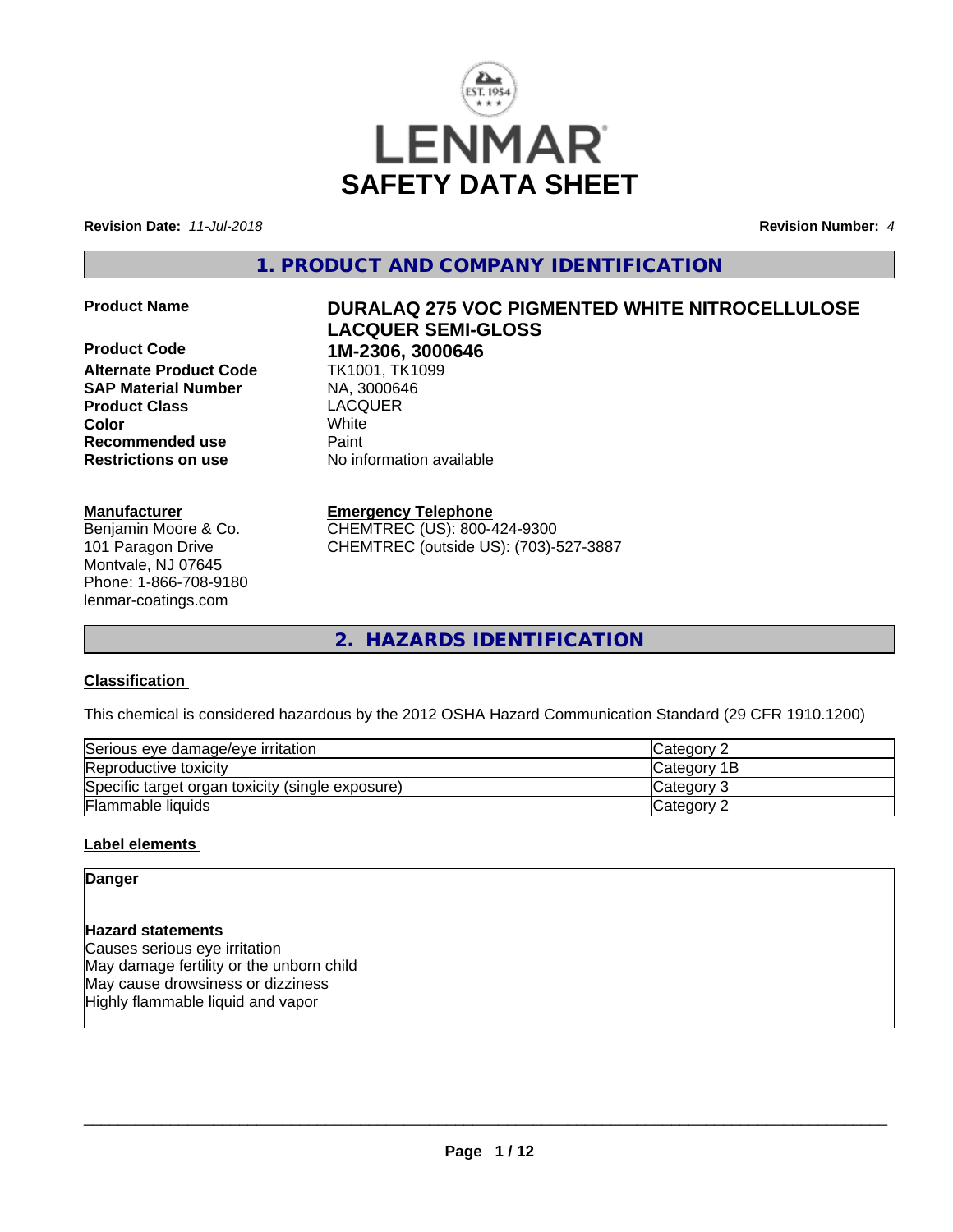

**Appearance** liquid

**Odor** little or no odor

### **Precautionary Statements - Prevention**

Obtain special instructions before use Do not handle until all safety precautions have been read and understood Use personal protective equipment as required Wash face, hands and any exposed skin thoroughly after handling Wear eye/face protection Avoid breathing dust/fume/gas/mist/vapors/spray Use only outdoors or in a well-ventilated area Keep away from heat, hot surfaces, sparks, open flames and other ignition sources. No smoking Keep container tightly closed Ground/bond container and receiving equipment Use explosion-proof electrical/ventilating/lighting/equipment Use only non-sparking tools Take precautionary measures against static discharge Keep cool

### **Precautionary Statements - Response**

IF exposed or concerned: Get medical advice/attention **Eyes**

IF IN EYES: Rinse cautiously with water for several minutes. Remove contact lenses, if present and easy to do. Continue rinsing

If eye irritation persists: Get medical advice/attention

#### **Skin**

IF ON SKIN (or hair): Remove/Take off immediately all contaminated clothing. Rinse skin with water/shower **Inhalation**

IF INHALED: Remove victim to fresh air and keep at rest in a position comfortable for breathing

**Fire**

In case of fire: Use CO2, dry chemical, or foam for extinction

### **Precautionary Statements - Storage**

Store locked up Store in a well-ventilated place. Keep container tightly closed

#### **Precautionary Statements - Disposal**

Dispose of contents/container to an approved waste disposal plant

### **Hazards not otherwise classified (HNOC)**

Not applicable

# **Other information**

No information available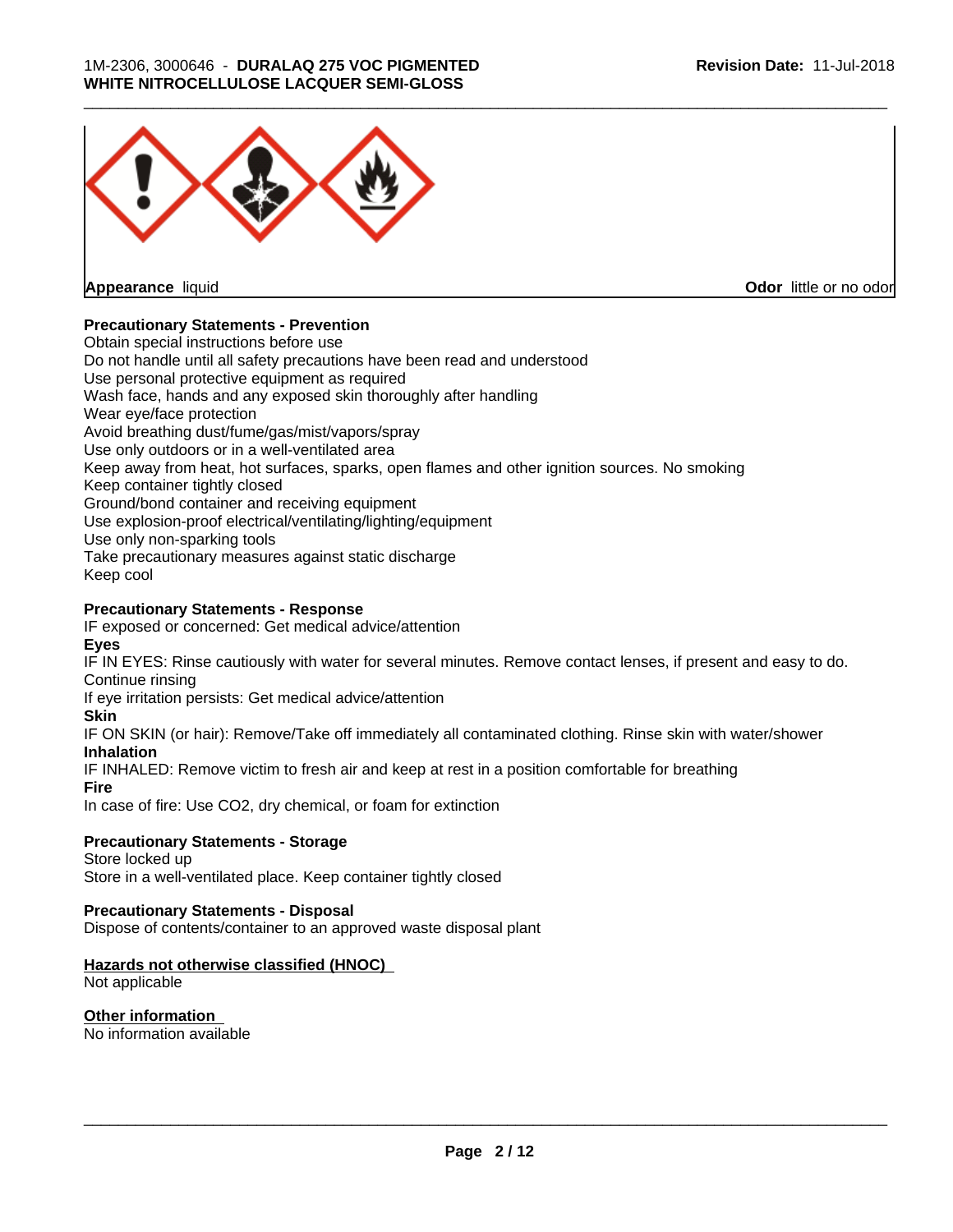# **3. COMPOSITION INFORMATION ON COMPONENTS**

\_\_\_\_\_\_\_\_\_\_\_\_\_\_\_\_\_\_\_\_\_\_\_\_\_\_\_\_\_\_\_\_\_\_\_\_\_\_\_\_\_\_\_\_\_\_\_\_\_\_\_\_\_\_\_\_\_\_\_\_\_\_\_\_\_\_\_\_\_\_\_\_\_\_\_\_\_\_\_\_\_\_\_\_\_\_\_\_\_\_\_\_\_

| <b>Chemical name</b>     | <b>CAS No.</b> | Weight-% |
|--------------------------|----------------|----------|
| Acetone                  | 67-64-1        | 55       |
| Titanium dioxide         | 13463-67-7     | 15       |
| cellulose, nitrate       | 9004-70-0      |          |
| Butyl benzyl phthalate   | 85-68-7        |          |
| 4-Chlorobenzotrifluoride | 98-56-6        |          |
| n-Butyl acetate          | 123-86-4       |          |
| 2,6-Dimethyl-4-Heptanone | 108-83-8       |          |
| Isopropyl alcohol        | 67-63-0        |          |
| 2-Heptanone              | 110-43-0       |          |

# **4. FIRST AID MEASURES**

#### **Description of first aid measures**

| <b>General Advice</b>                            | If symptoms persist, call a physician. Show this safety data sheet to the doctor in<br>attendance.                                                                                               |
|--------------------------------------------------|--------------------------------------------------------------------------------------------------------------------------------------------------------------------------------------------------|
| <b>Eye Contact</b>                               | Immediately flush with plenty of water. After initial flushing, remove any contact<br>lenses and continue flushing for at least 15 minutes. If eye irritation persists,<br>consult a specialist. |
| <b>Skin Contact</b>                              | Wash off immediately with soap and plenty of water removing all contaminated<br>clothes and shoes. If skin irritation persists, call a physician.                                                |
| <b>Inhalation</b>                                | Move to fresh air. If symptoms persist, call a physician.<br>If not breathing, give artificial respiration. Call a physician immediately.                                                        |
| Ingestion                                        | Clean mouth with water and afterwards drink plenty of water. Do not induce<br>vomiting without medical advice. Never give anything by mouth to an unconscious<br>person. Consult a physician.    |
| <b>Protection Of First-Aiders</b>                | Use personal protective equipment.                                                                                                                                                               |
| <b>Most Important</b><br><b>Symptoms/Effects</b> | No information available.                                                                                                                                                                        |
| <b>Notes To Physician</b>                        | Treat symptomatically.                                                                                                                                                                           |

**5. FIRE-FIGHTING MEASURES**

| Vapors may travel considerable distance to a source of<br>ignition and flash back. Vapors may cause flash fire.                          |
|------------------------------------------------------------------------------------------------------------------------------------------|
| Foam, dry powder or water. Use extinguishing measures<br>that are appropriate to local circumstances and the<br>surrounding environment. |
| As in any fire, wear self-contained breathing apparatus<br>pressure-demand, MSHA/NIOSH (approved or equivalent)                          |
|                                                                                                                                          |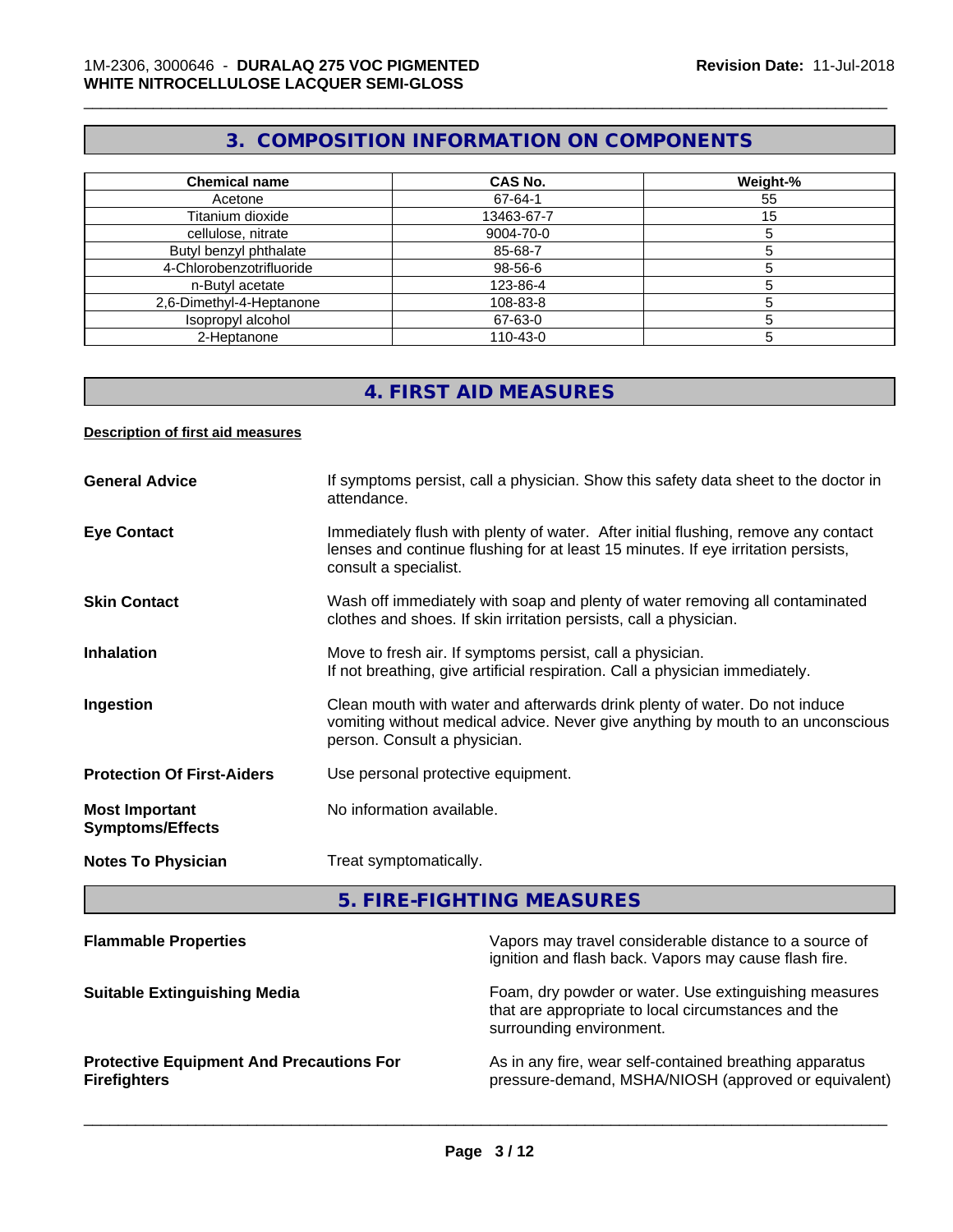|                                                                                  | and full protective gear.                                                                                                                                                                                                                                                                      |
|----------------------------------------------------------------------------------|------------------------------------------------------------------------------------------------------------------------------------------------------------------------------------------------------------------------------------------------------------------------------------------------|
| <b>Hazardous combustion products</b>                                             | Burning may result in carbon dioxide, carbon monoxide<br>and other combustion products of varying composition<br>which may be toxic and/or irritating.                                                                                                                                         |
| <b>Specific Hazards Arising From The Chemical</b>                                | Flammable. Flash back possible over considerable<br>distance. Keep product and empty container away from<br>heat and sources of ignition. Closed containers may<br>rupture if exposed to fire or extreme heat. Thermal<br>decomposition can lead to release of irritating gases and<br>vapors. |
| <b>Sensitivity To Mechanical Impact</b>                                          | No                                                                                                                                                                                                                                                                                             |
| <b>Sensitivity To Static Discharge</b>                                           | Yes                                                                                                                                                                                                                                                                                            |
| <b>Flash Point Data</b><br>Flash Point (°F)<br>Flash Point (°C)<br><b>Method</b> | $-17$<br><b>PMCC</b>                                                                                                                                                                                                                                                                           |
| <b>Flammability Limits In Air</b>                                                |                                                                                                                                                                                                                                                                                                |
| Lower flammability limit:<br><b>Upper flammability limit:</b>                    | Not available<br>Not available                                                                                                                                                                                                                                                                 |
| Health: 1<br><b>NFPA</b><br><b>Flammability: 3</b>                               | Instability: 0<br>Special: Not Applicable                                                                                                                                                                                                                                                      |
| <b>NFPA Legend</b><br>0 - Not Hazardous                                          |                                                                                                                                                                                                                                                                                                |

- 1 Slightly
- 2 Moderate
- 3 High
- 4 Severe

*The ratings assigned are only suggested ratings, the contractor/employer has ultimate responsibilities for NFPA ratings where this system is used.*

*Additional information regarding the NFPA rating system is available from the National Fire Protection Agency (NFPA) at www.nfpa.org.*

# **6. ACCIDENTAL RELEASE MEASURES**

| <b>Personal Precautions</b>      | Remove all sources of ignition. Take precautions to prevent flashback. Ground<br>and bond all containers and handling equipment. Take precautionary measures<br>against static discharges. Ensure adequate ventilation. Avoid contact with skin,<br>eyes and clothing. Use personal protective equipment.  |
|----------------------------------|------------------------------------------------------------------------------------------------------------------------------------------------------------------------------------------------------------------------------------------------------------------------------------------------------------|
| <b>Other Information</b>         | Prevent further leakage or spillage if safe to do so. Do not allow material to<br>contaminate ground water system. Prevent product from entering drains. Do not<br>flush into surface water or sanitary sewer system. Local authorities should be<br>advised if significant spillages cannot be contained. |
| <b>Environmental precautions</b> | See Section 12 for additional Ecological Information.                                                                                                                                                                                                                                                      |
|                                  |                                                                                                                                                                                                                                                                                                            |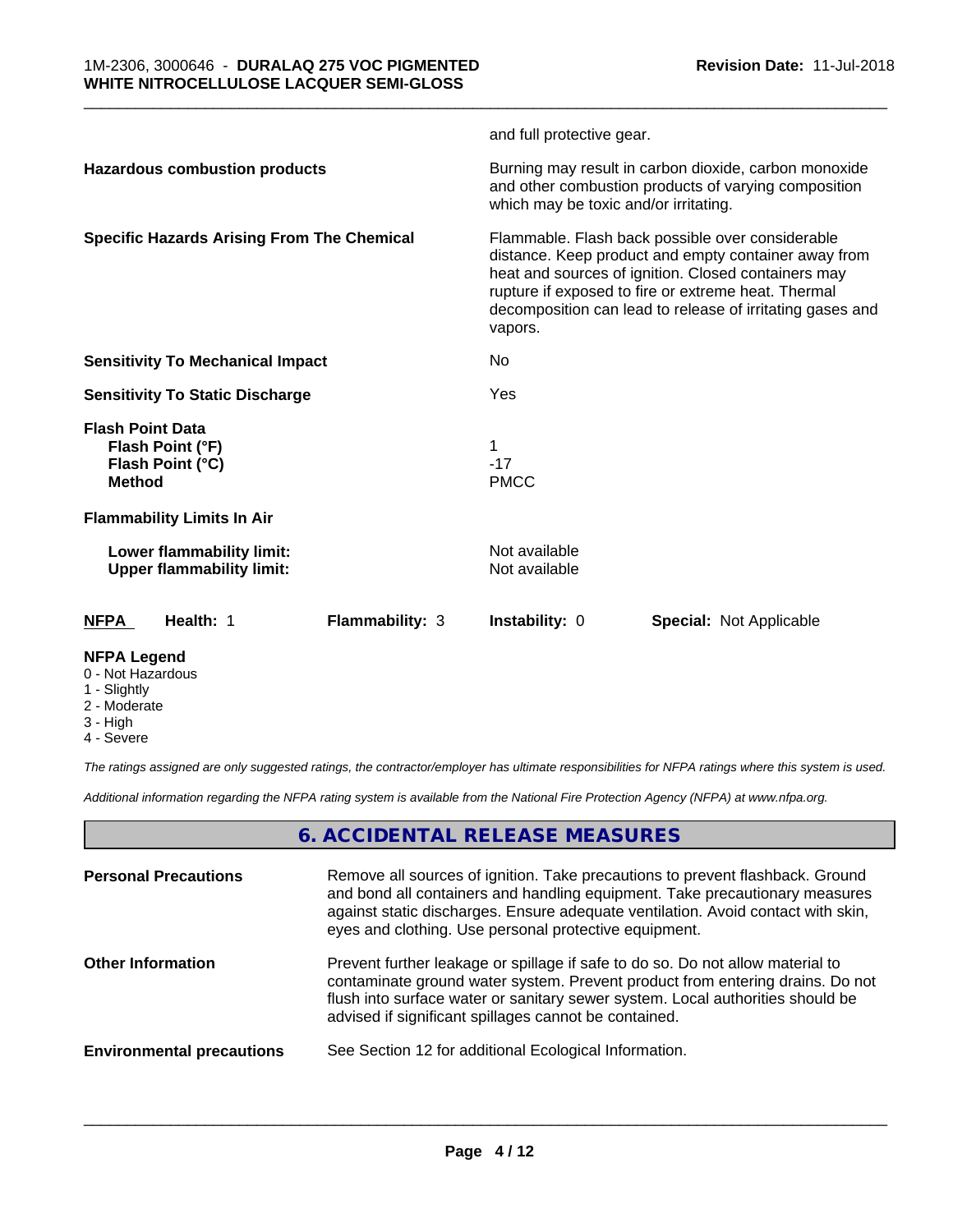| <b>Methods for Cleaning Up</b> | Dam up. Soak up with inert absorbent material. Use a non-sparking or explosion<br>proof means to transfer material to a sealed, appropriate container for disposal.<br>Clean contaminated surface thoroughly.                                                                                                                                                                                                                                  |
|--------------------------------|------------------------------------------------------------------------------------------------------------------------------------------------------------------------------------------------------------------------------------------------------------------------------------------------------------------------------------------------------------------------------------------------------------------------------------------------|
|                                | 7. HANDLING AND STORAGE                                                                                                                                                                                                                                                                                                                                                                                                                        |
| <b>Handling</b>                | Avoid contact with skin, eyes and clothing. Wear personal protective equipment.<br>Do not breathe vapors or spray mist. Use only in ventilated areas. Prevent vapor<br>build-up by providing adequate ventilation during and after use.                                                                                                                                                                                                        |
|                                | Take precautionary measures against static discharges. To avoid ignition of<br>vapors by static electricity discharge, all metal parts of the equipment must be<br>grounded. Keep away from heat, sparks and flame. Do not smoke. Extinguish all<br>flames and pilot lights, and turn off stoves, heaters, electric motors and other<br>sources of ignition during use and until all vapors are gone. Ignition and/or flash<br>back may occur. |
| <b>Storage</b>                 | Keep containers tightly closed in a dry, cool and well-ventilated place. Keep away<br>from heat. Keep away from open flames, hot surfaces and sources of ignition.<br>Keep in properly labeled containers. Keep out of the reach of children.                                                                                                                                                                                                  |
| <b>Incompatible Materials</b>  | Incompatible with strong acids and bases and strong oxidizing agents.                                                                                                                                                                                                                                                                                                                                                                          |
|                                | Technical measures/Precautions Ensure adequate ventilation. Use only where airflow will keep vapors from building<br>up in or near the work area in adjoining rooms. Comply with all national, state, and<br>local codes pertaining to the storage, handling, dispensing and disposal of<br>flammable liquids.                                                                                                                                 |
|                                | Dissipate static electricity during transfer by grounding and bonding containers<br>and equipment before transferring material. All equipment should be non-sparking<br>and explosion proof. Use explosion proof electrical equipment for ventilation,<br>lighting and material handling.                                                                                                                                                      |

**8. EXPOSURE CONTROLS/PERSONAL PROTECTION**

### **Exposure Limits**

| <b>Chemical name</b>     | <b>ACGIH TLV</b>           | <b>OSHA PEL</b>              |
|--------------------------|----------------------------|------------------------------|
| Acetone                  | 250 ppm - TWA              | 1000 ppm - TWA               |
|                          | 500 ppm - STEL             | 2400 mg/m <sup>3</sup> - TWA |
| Titanium dioxide         | 10 mg/m $3$ - TWA          | 15 mg/m $3$ - TWA            |
| 4-Chlorobenzotrifluoride | $2.5 \text{ mg/m}^3$ - TWA | $2.5 \text{ mg/m}^3$ - TWA   |
| n-Butyl acetate          | 150 ppm - TWA              | 150 ppm - TWA                |
|                          | 200 ppm - STEL             | 710 mg/m $3$ - TWA           |
| 2,6-Dimethyl-4-Heptanone | 25 ppm - TWA               | 50 ppm - TWA                 |
|                          |                            | 290 mg/m <sup>3</sup> - TWA  |
| Isopropyl alcohol        | 200 ppm - TWA              | 400 ppm - TWA                |
|                          | 400 ppm - STEL             | 980 mg/m <sup>3</sup> - TWA  |
| 2-Heptanone              | 50 ppm - TWA               | 100 ppm - TWA                |
|                          |                            | 465 mg/m <sup>3</sup> - TWA  |

# **Legend**

ACGIH - American Conference of Governmental Industrial Hygienists Exposure Limits

OSHA - Occupational Safety & Health Administration Exposure Limits

N/E - Not Established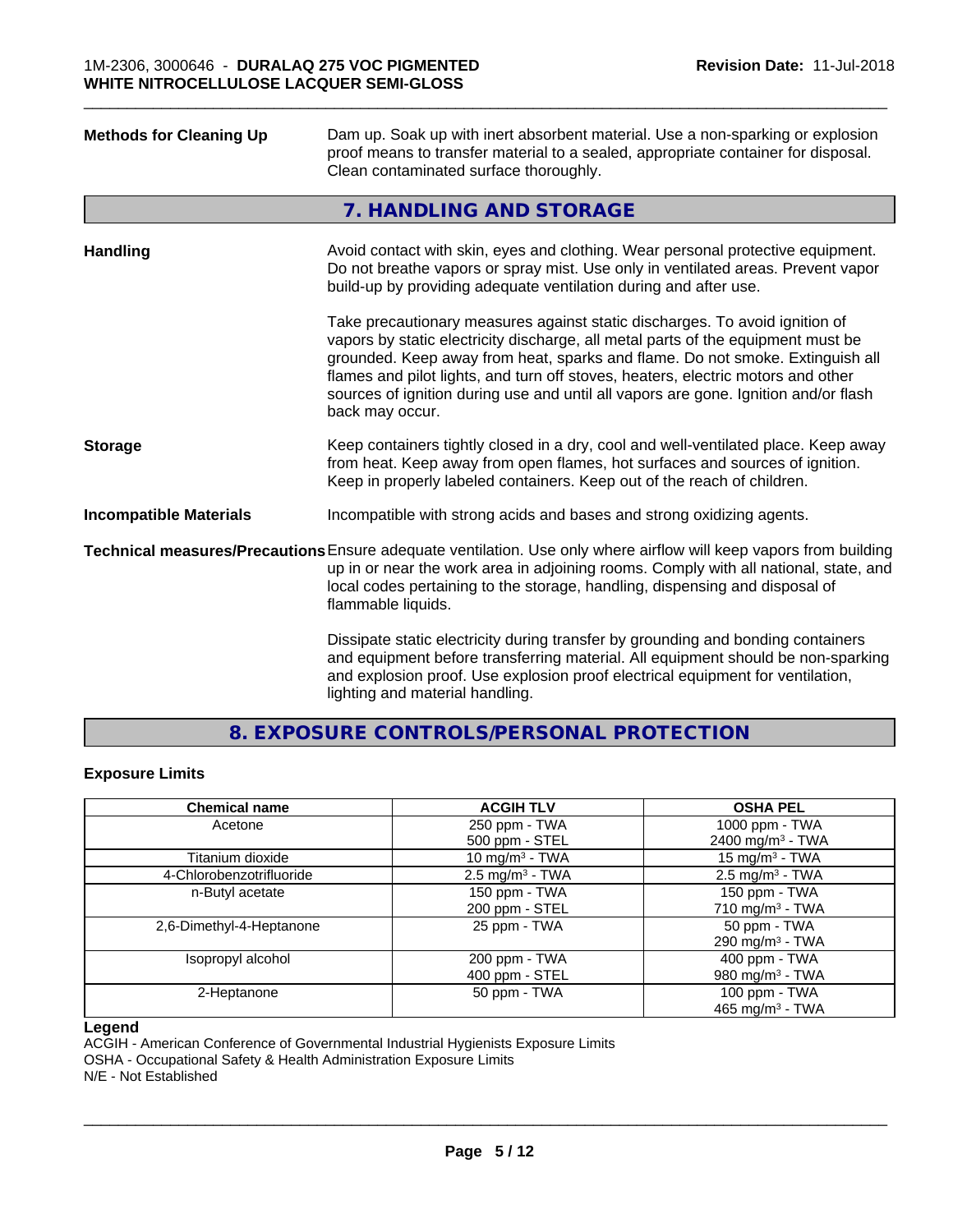#### **Appropriate engineering controls**

| <b>Engineering Measures</b>          | Ensure adequate ventilation, especially in confined areas.                                                                                                                                                                                                                                                                                                          |
|--------------------------------------|---------------------------------------------------------------------------------------------------------------------------------------------------------------------------------------------------------------------------------------------------------------------------------------------------------------------------------------------------------------------|
| <b>Personal Protective Equipment</b> |                                                                                                                                                                                                                                                                                                                                                                     |
| <b>Eye/Face Protection</b>           | Safety glasses with side-shields. If splashes are likely to occur, wear:. Tightly<br>fitting safety goggles.                                                                                                                                                                                                                                                        |
| <b>Skin Protection</b>               | Long sleeved clothing. Protective gloves.                                                                                                                                                                                                                                                                                                                           |
| <b>Respiratory Protection</b>        | Use only with adequate ventilation. In operations where exposure limits are<br>exceeded, use a NIOSH approved respirator that has been selected by a<br>technically qualified person for the specific work conditions. When spraying the<br>product or applying in confined areas, wear a NIOSH approved respirator<br>specified for paint spray or organic vapors. |
| <b>Hygiene Measures</b>              | Avoid contact with skin, eyes and clothing. Remove and wash contaminated<br>clothing before re-use. Wash thoroughly after handling.                                                                                                                                                                                                                                 |

# **9. PHYSICAL AND CHEMICAL PROPERTIES**

**Appearance** liquid **Odor Odor** little or no odor<br> **Odor Threshold Containery of the Containery of the Containery of the Containery of the Containery of the Containery of the Containery of the Containery of the Containery of the Container Density (Ibs/gal)** 8.0 - 8.4<br> **Specific Gravity** 8.0 - 8.4<br> **Specific Gravity Specific Gravity pH** No information available **Viscosity (cps)** No information available **Solubility(ies)** No information available in the solution of the solution of the solution available in the solution of the solution of the solution of the solution of the solution of the solution of the solution of the so **Water solubility** No information available **Evaporation Rate No information available No information available Vapor pressure @20 °C (kPa)** No information available **Vapor density No information available No information available Wt. % Solids** 30 - 40<br> **Vol. % Solids** 20 - 30 **Vol. % Solids** 20 - 30 **Wt. % Volatiles Vol. % Volatiles** 70 - 80 **VOC Regulatory Limit (g/L)** < 275 **Boiling Point (°F)** 132 **Boiling Point (°C) 56**<br>**Freezing Point (°F) N**o **Freezing Point (°C)** The Company of the Monometer of Noinformation available **Flash Point (°F)** 1 **Flash Point (°C)** -17 **Method** PMCC **Flammability (solid, gas)**<br> **Commability limit:**<br>
Under flammability limit:<br>
No information available **Upper flammability limit:**<br> **Lower flammability limit:** No information available<br>
No information available **Lower flammability limit: Autoignition Temperature (°F)**<br> **Autoignition Temperature (°C)**<br> **Autoignition Temperature (°C)**<br>
Mo information available **Autoignition Temperature (°C) Decomposition Temperature (°F)** No information available **Decomposition Temperature (°C)** No information available

**No information available Freezing Point (°F)** No information available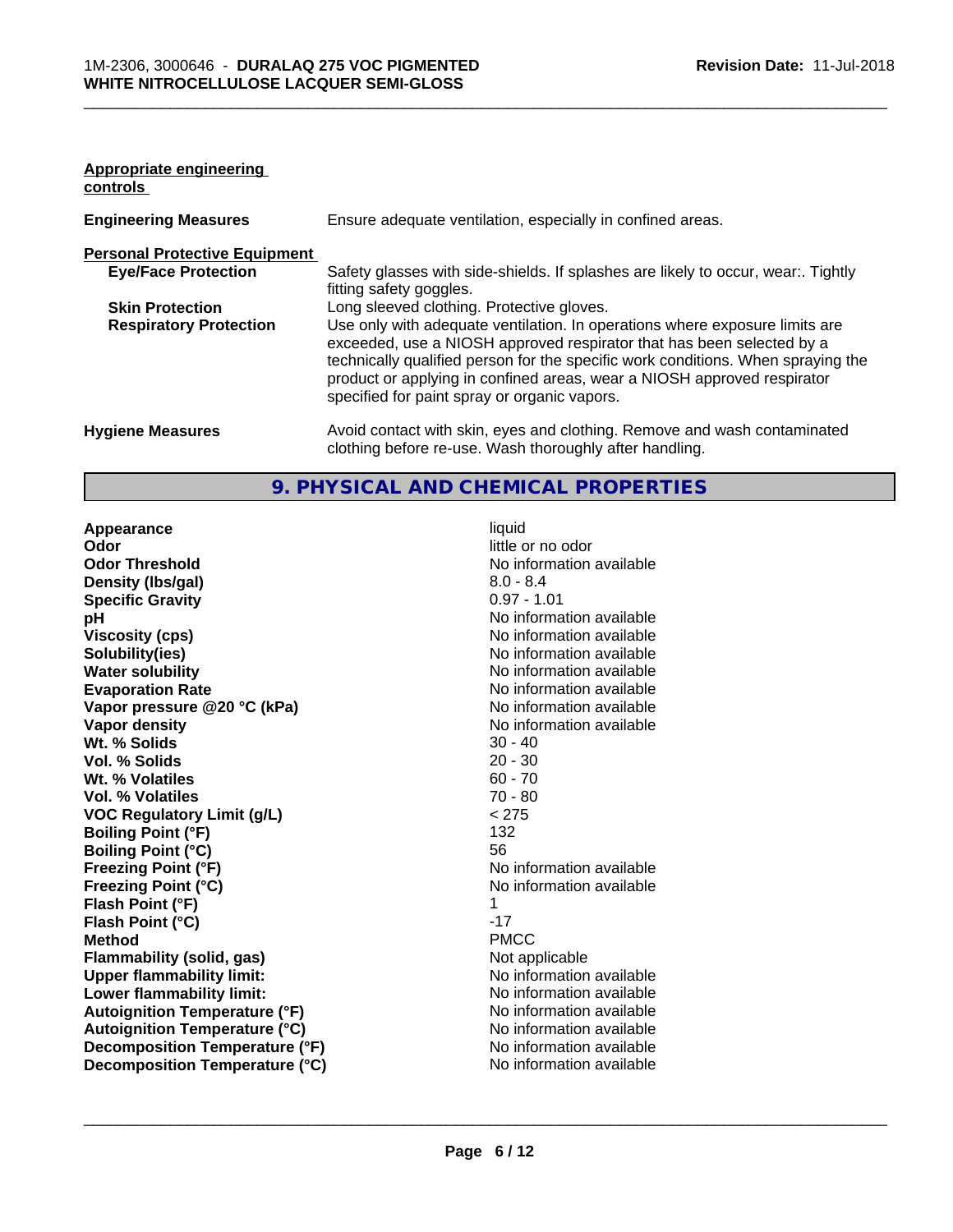**Partition coefficient**No information available

|                                                                              |                                                                                                                                                                                                               | <b>10. STABILITY AND REACTIVITY</b>                                                                                       |
|------------------------------------------------------------------------------|---------------------------------------------------------------------------------------------------------------------------------------------------------------------------------------------------------------|---------------------------------------------------------------------------------------------------------------------------|
| <b>Reactivity</b>                                                            |                                                                                                                                                                                                               | No data available                                                                                                         |
| <b>Chemical Stability</b>                                                    |                                                                                                                                                                                                               | Stable under normal conditions. Hazardous polymerisation<br>does not occur.                                               |
| <b>Conditions to avoid</b>                                                   |                                                                                                                                                                                                               | Keep away from open flames, hot surfaces, static<br>electricity and sources of ignition. Sparks. Elevated<br>temperature. |
| <b>Incompatible Materials</b>                                                |                                                                                                                                                                                                               | Incompatible with strong acids and bases and strong<br>oxidizing agents.                                                  |
| <b>Hazardous Decomposition Products</b>                                      |                                                                                                                                                                                                               | Thermal decomposition can lead to release of irritating<br>gases and vapors.                                              |
| Possibility of hazardous reactions                                           |                                                                                                                                                                                                               | None under normal conditions of use.                                                                                      |
|                                                                              |                                                                                                                                                                                                               | 11. TOXICOLOGICAL INFORMATION                                                                                             |
| <b>Product Information</b>                                                   |                                                                                                                                                                                                               |                                                                                                                           |
| Information on likely routes of exposure                                     |                                                                                                                                                                                                               |                                                                                                                           |
| <b>Principal Routes of Exposure</b>                                          | Eye contact, skin contact and inhalation.                                                                                                                                                                     |                                                                                                                           |
| <b>Acute Toxicity</b>                                                        |                                                                                                                                                                                                               |                                                                                                                           |
| <b>Product Information</b>                                                   | Repeated or prolonged exposure to organic solvents may lead to permanent brain<br>and nervous system damage. Intentional misuse by deliberately concentrating and<br>inhaling vapors may be harmful or fatal. |                                                                                                                           |
| Symptoms related to the physical, chemical and toxicological characteristics |                                                                                                                                                                                                               |                                                                                                                           |
| <b>Symptoms</b>                                                              | No information available                                                                                                                                                                                      |                                                                                                                           |
|                                                                              |                                                                                                                                                                                                               |                                                                                                                           |

**Delayed and immediate effects as well as chronic effects from short and long-term exposure**

| Causes serious eye irritation. May cause redness, itching, and pain.<br>Eye contact                                                                                                                                                                                        |
|----------------------------------------------------------------------------------------------------------------------------------------------------------------------------------------------------------------------------------------------------------------------------|
| May cause skin irritation and/or dermatitis. Prolonged skin contact may defat the<br><b>Skin contact</b><br>skin and produce dermatitis.                                                                                                                                   |
| Harmful if swallowed. Ingestion may cause irritation to mucous membranes. Small<br>Ingestion<br>amounts of this product aspirated into the respiratory system during ingestion or<br>vomiting may cause mild to severe pulmonary injury, possibly progressing to<br>death. |
| Harmful by inhalation. High vapor / aerosol concentrations are irritating to the<br><b>Inhalation</b><br>eyes, nose, throat and lungs and may cause headaches, dizziness, drowsiness,<br>unconsciousness, and other central nervous system effects.                        |
| No information available<br><b>Sensitization</b>                                                                                                                                                                                                                           |
| No information available.<br><b>Neurological Effects</b>                                                                                                                                                                                                                   |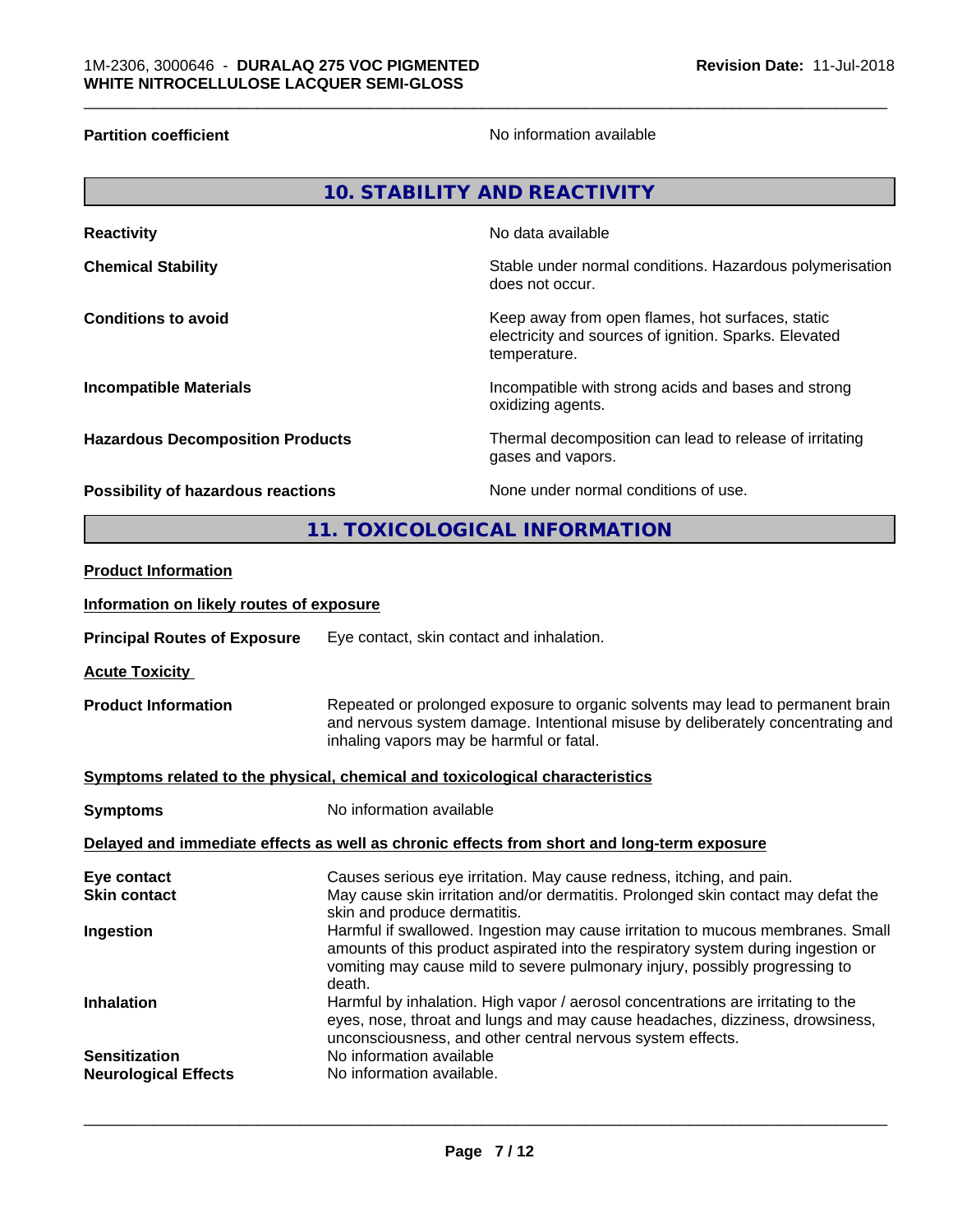| <b>Mutagenic Effects</b>        | No information available.                                                                                                                                                                                                        |
|---------------------------------|----------------------------------------------------------------------------------------------------------------------------------------------------------------------------------------------------------------------------------|
| <b>Reproductive Effects</b>     | May damage fertility or the unborn child.                                                                                                                                                                                        |
| <b>Developmental Effects</b>    | No information available.                                                                                                                                                                                                        |
| <b>Target organ effects</b>     | No information available.                                                                                                                                                                                                        |
| <b>STOT - repeated exposure</b> | Causes damage to organs through prolonged or repeated exposure if inhaled.                                                                                                                                                       |
|                                 | May cause disorder and damage to the. liver. kidney. spleen. blood.                                                                                                                                                              |
| STOT - single exposure          | May cause disorder and damage to the. Respiratory system. Central nervous<br>system.                                                                                                                                             |
| Other adverse effects           | No information available.                                                                                                                                                                                                        |
| <b>Aspiration Hazard</b>        | May be harmful if swallowed and enters airways. Small amounts of this product<br>aspirated into the respiratory system during ingestion or vomiting may cause mild<br>to severe pulmonary injury, possibly progressing to death. |

#### **Numerical measures of toxicity**

#### **The following values are calculated based on chapter 3.1 of the GHS document**

| ATEmix (oral)                        | 6796 mg/kg |
|--------------------------------------|------------|
| <b>ATEmix (dermal)</b>               | 5052 mg/kg |
| <b>ATEmix (inhalation-dust/mist)</b> | 98.1 ma/L  |
| <b>ATEmix (inhalation-vapor)</b>     | 441 ma/L   |

#### **Acute Toxicity Component Information**

Acetone LD50 Oral: 5800 mg/kg (Rat) Titanium dioxide LD50 Oral: > 10000 mg/kg (Rat) 4-Chlorobenzotrifluoride LD50 Oral: (Rat) mg/kg LD50 Dermal: mg/kg (Rabbit) LC50 Inhalation (Vapor): mg/L (Rat, 4 hr.) n-Butyl acetate LD50 Oral: 10768 mg/kg (Rat) LD50 Dermal: > 17600 mg/kg (Rabbit) LC50 Inhalation (Vapor): ppm (Rat, 4 hr.) Sensitization non-sensitizing (guinea pig) 2,6-Dimethyl-4-Heptanone LD50 Oral: mg/kg (Rat) LD50 Dermal: mg/kg (Rabbit) Isopropyl alcohol LD50 Oral: mg/kg (Rat) LD50 Dermal: mg/kg (Rabbit) LC50 Inhalation (Vapor): ppm (Rat) 2-Heptanone LD50 Oral: 1670 mg/kg (Rat) LD50 Dermal: 12600 µL/kg (Rabbit)

### **Carcinogenicity**

*The information below indicateswhether each agency has listed any ingredient as a carcinogen:.*

| <b>Chem</b><br>name<br>าเเ | $\overline{M}$<br>I A<br><b>INIV</b> | <b>NTF</b> | <br>''' |
|----------------------------|--------------------------------------|------------|---------|
|                            |                                      |            |         |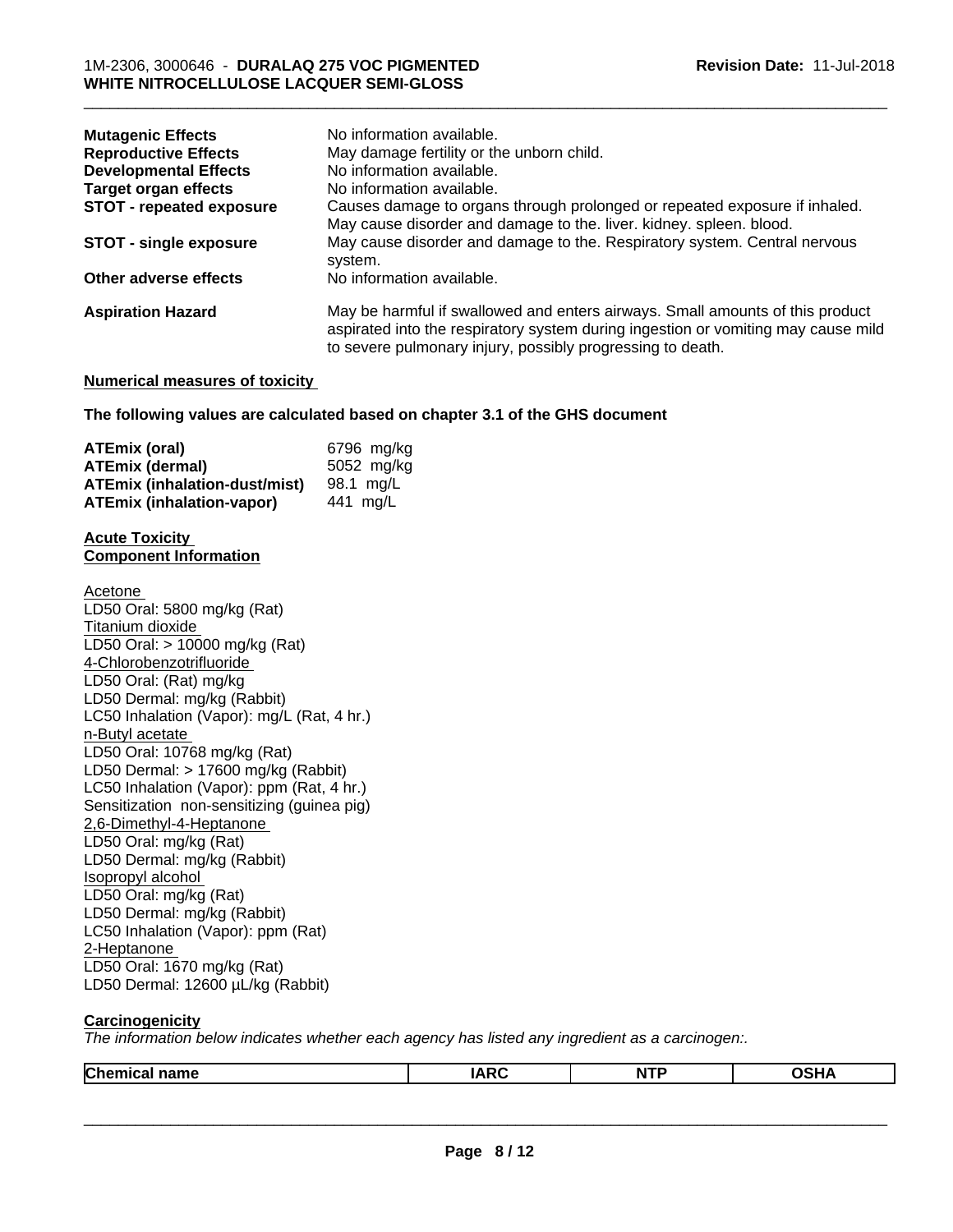|                             | റാ<br>Human<br>'DIE.<br>ᅩ | Listed |  |
|-----------------------------|---------------------------|--------|--|
| $- -$<br>dioxide<br>itaniur | rcinoaen<br>$\sim$        |        |  |

\_\_\_\_\_\_\_\_\_\_\_\_\_\_\_\_\_\_\_\_\_\_\_\_\_\_\_\_\_\_\_\_\_\_\_\_\_\_\_\_\_\_\_\_\_\_\_\_\_\_\_\_\_\_\_\_\_\_\_\_\_\_\_\_\_\_\_\_\_\_\_\_\_\_\_\_\_\_\_\_\_\_\_\_\_\_\_\_\_\_\_\_\_

• Although IARC has classified titanium dioxide as possibly carcinogenic to humans (2B), their summary concludes: "No significant exposure to titanium dioxide is thought to occur during the use of products in which titanium dioxide is bound to other materials, such as paint."

#### **Legend**

IARC - International Agency for Research on Cancer NTP - National Toxicity Program OSHA - Occupational Safety & Health Administration

**12. ECOLOGICAL INFORMATION**

### **Ecotoxicity Effects**

The environmental impact of this product has not been fully investigated.

#### **Product Information**

# **Acute Toxicity to Fish**

No information available

#### **Acute Toxicity to Aquatic Invertebrates**

No information available

#### **Acute Toxicity to Aquatic Plants**

No information available

#### **Persistence / Degradability**

No information available.

#### **Bioaccumulation**

There is no data for this product.

#### **Mobility in Environmental Media**

No information available.

#### **Ozone**

Not applicable

#### **Component Information**

#### **Acute Toxicity to Fish**

Acetone LC50: 8300 (Bluegill - 96 hr.) mg/L Titanium dioxide  $LC50:$  > 1000 mg/L (Fathead Minnow - 96 hr.) n-Butyl acetate LC50: 18 mg/L (Fathead Minnow - 96 hr.)

# **Acute Toxicity to Aquatic Invertebrates**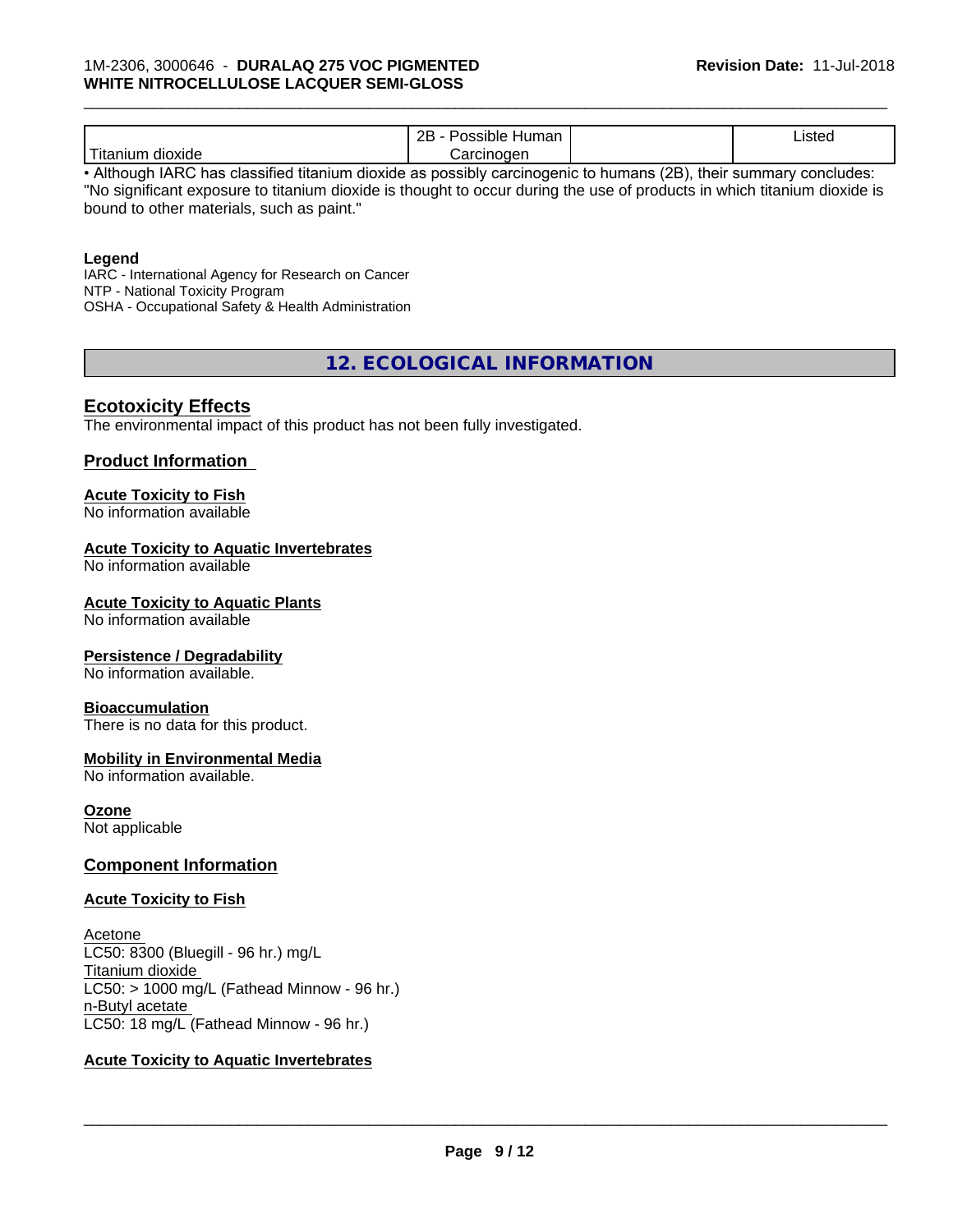Acetone EC50: 12600 mg/L (Daphnia magna - 48 hr.) n-Butyl acetate EC50: 72.8 mg/L (Daphnia magna - 48 hr.)

#### **Acute Toxicity to Aquatic Plants**

n-Butyl acetate EC50: 674.7 mg/L (Green algae (Scenedesmus subspicatus), 72 hrs.)

|                                | 13. DISPOSAL CONSIDERATIONS                                                                                                                                                                                               |
|--------------------------------|---------------------------------------------------------------------------------------------------------------------------------------------------------------------------------------------------------------------------|
| <b>Waste Disposal Method</b>   | Dispose of in accordance with federal, state, and local regulations. Local<br>requirements may vary, consult your sanitation department or state-designated<br>environmental protection agency for more disposal options. |
| <b>Empty Container Warning</b> | Emptied containers may retain product residue. Follow label warnings even after<br>container is emptied. Residual vapors may explode on ignition.                                                                         |
|                                | 14. TRANSPORT INFORMATION                                                                                                                                                                                                 |

\_\_\_\_\_\_\_\_\_\_\_\_\_\_\_\_\_\_\_\_\_\_\_\_\_\_\_\_\_\_\_\_\_\_\_\_\_\_\_\_\_\_\_\_\_\_\_\_\_\_\_\_\_\_\_\_\_\_\_\_\_\_\_\_\_\_\_\_\_\_\_\_\_\_\_\_\_\_\_\_\_\_\_\_\_\_\_\_\_\_\_\_\_

**DOT Proper Shipping Name** PAINT **Hazard class** 3 **UN-No.** UN1263 **Packing Group 11<br>Description 11 U Description** UN1263, PAINT, 3, II **ICAO / IATA** Contact the preparer for further information. **IMDG / IMO** Contact the preparer for further information. **15. REGULATORY INFORMATION**

# **International Inventories**

| <b>TSCA: United States</b> | Yes - All components are listed or exempt. |
|----------------------------|--------------------------------------------|
| <b>DSL: Canada</b>         | Yes - All components are listed or exempt. |

# **Federal Regulations**

#### **SARA 311/312 hazardous categorization**

| Acute health hazard               | Yes |
|-----------------------------------|-----|
| Chronic Health Hazard             | Nο  |
| Fire hazard                       | Yes |
| Sudden release of pressure hazard | Nο  |
| <b>Reactive Hazard</b>            | N٥  |

# **SARA 313**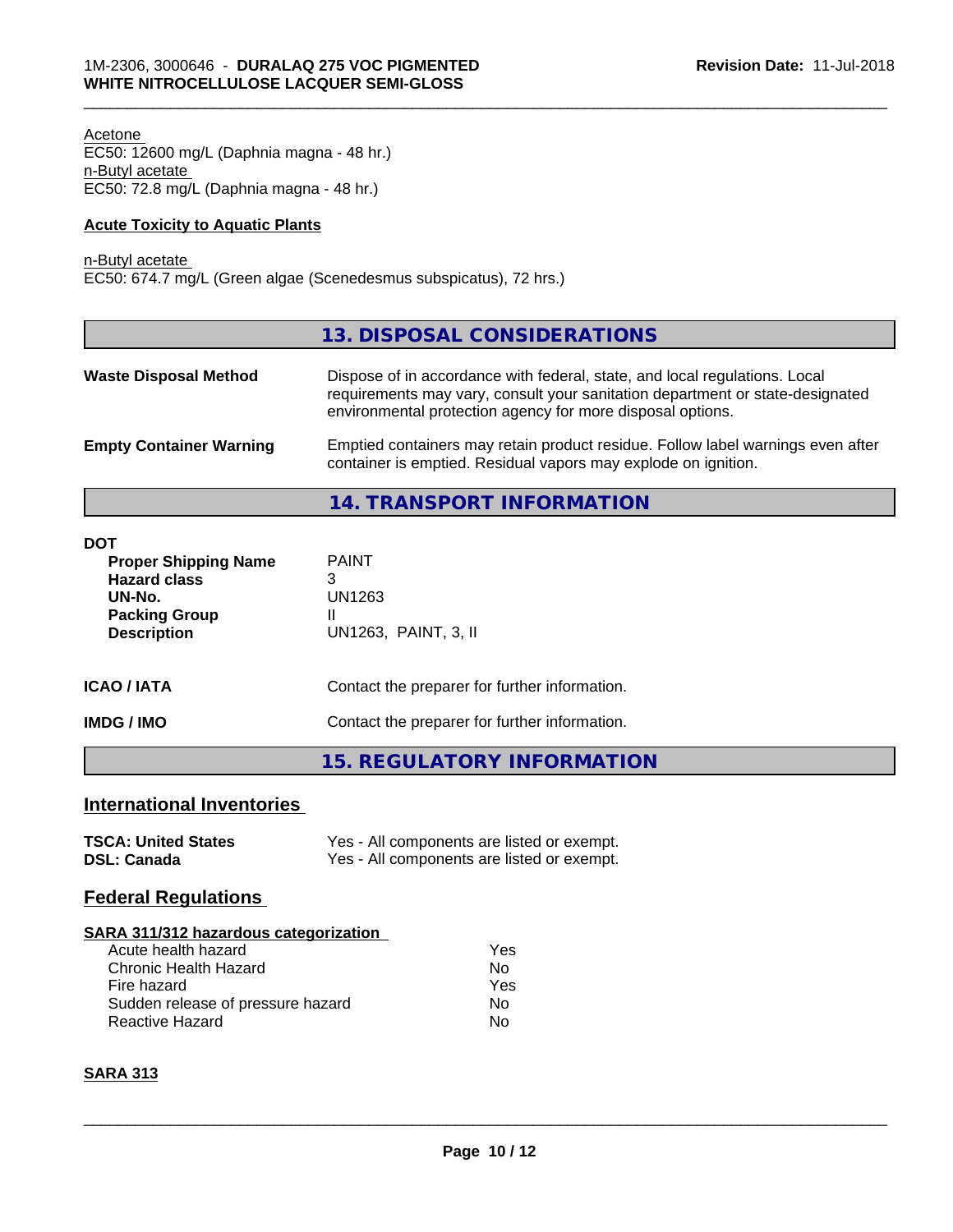Section 313 of Title III of the Superfund Amendments and Reauthorization Act of 1986 (SARA). This product contains a chemical or chemicals which are subject to the reporting requirements of the Act and Title 40 of the Code of Federal Regulations, Part 372:

| Chemical name     | CAS No. | Weight-% | <b>CERCLA/SARA 313</b>     |
|-------------------|---------|----------|----------------------------|
|                   |         |          | (de minimis concentration) |
| Isopropyl alcohol | 67-63-0 |          |                            |

\_\_\_\_\_\_\_\_\_\_\_\_\_\_\_\_\_\_\_\_\_\_\_\_\_\_\_\_\_\_\_\_\_\_\_\_\_\_\_\_\_\_\_\_\_\_\_\_\_\_\_\_\_\_\_\_\_\_\_\_\_\_\_\_\_\_\_\_\_\_\_\_\_\_\_\_\_\_\_\_\_\_\_\_\_\_\_\_\_\_\_\_\_

**Clean Air Act,Section 112 Hazardous Air Pollutants (HAPs) (see 40 CFR 61)**

This product contains the following HAPs:

*None*

# **US State Regulations**

#### **California Proposition 65**

**A WARNING:** Cancer and Reproductive Harm– www.P65warnings.ca.gov

#### **State Right-to-Know**

| <b>Chemical name</b>     | <b>Massachusetts</b> | <b>New Jersey</b> | <b>Pennsylvania</b> |
|--------------------------|----------------------|-------------------|---------------------|
| Acetone                  |                      |                   |                     |
| Titanium dioxide         |                      |                   |                     |
| cellulose, nitrate       |                      |                   |                     |
| Butyl benzyl phthalate   |                      |                   |                     |
| 4-Chlorobenzotrifluoride |                      |                   |                     |
| n-Butyl acetate          |                      |                   |                     |
| 2,6-Dimethyl-4-Heptanone |                      |                   |                     |
| Isopropyl alcohol        |                      |                   |                     |
| 2-Heptanone              |                      |                   |                     |

#### **Legend**

X - Listed

# **16. OTHER INFORMATION**

**HMIS** - **Health:** 1 **Flammability:** 3 **Reactivity:** 0 **PPE:** -

#### **HMIS Legend**

- 0 Minimal Hazard
- 1 Slight Hazard
- 2 Moderate Hazard
- 3 Serious Hazard
- 4 Severe Hazard
- \* Chronic Hazard

X - Consult your supervisor or S.O.P. for "Special" handling instructions.

*Note: The PPE rating has intentionally been left blank. Choose appropriate PPE that will protect employees from the hazards the material will present under the actual normal conditions of use.*

*Caution: HMISÒ ratings are based on a 0-4 rating scale, with 0 representing minimal hazards or risks, and 4 representing significant hazards or risks. Although HMISÒ ratings are not required on MSDSs under 29 CFR 1910.1200, the preparer, has chosen to provide them. HMISÒ ratings are*